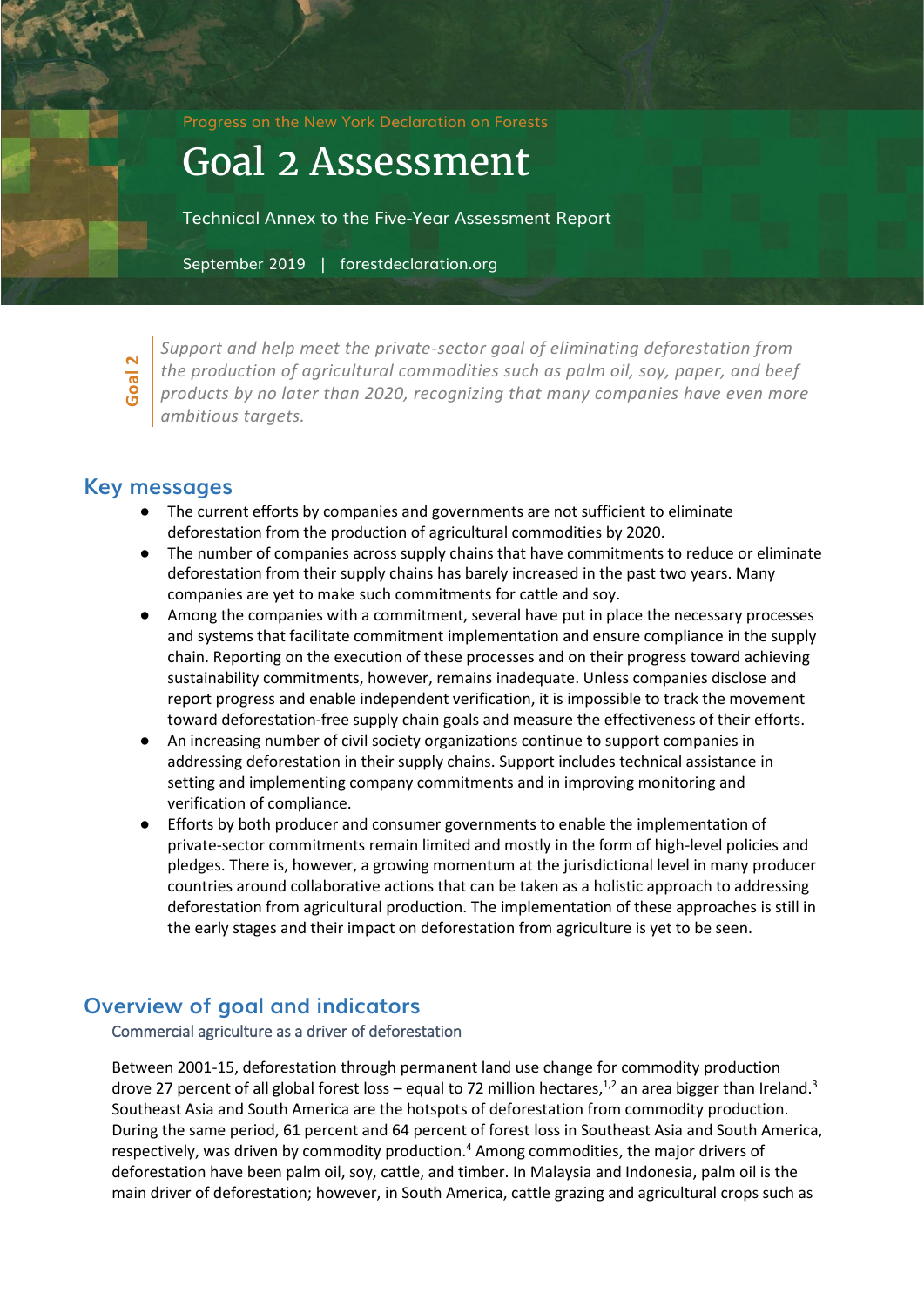soy are the main causes. A large part of deforestation from palm oil and soy is embedded in their exports to markets in Asia and Europe.<sup>5</sup>

## Efforts to address deforestation in agricultural supply chains

To mitigate impacts of commodity production on forests, public- and private-sector actors have adopted strategies in the form of regulatory policies and corporate commitments with the goal of eliminating deforestation from agricultural supply chains. These strategies have the potential to make significant long-term contributions to curbing deforestation and reducing global greenhouse gas emissions but they need to be strengthened and scaled. Corporate commitments can drive change in the supply chains when they are complemented and supported by public-sector action. Governments in producer countries have taken actions to improve forest governance and increase transparency. On the demand side, governments in consumer countries started to consider putting import regulations in place and are increasingly collaborating with other supply-chain actors to address deforestation. Additionally, governments can promote mechanisms to incentivize zero-deforestation supply chains through subsidies, loan programs, and payments for ecological services schemes for both corporations and smallholders.

## **Assessing progress**

A comprehensive assessment of progress toward Goal 2 continues to be difficult. Constraints include a lack of data on exposure of companies to deforestation-risks in their supply chains, lack of third-party verified company progress, and the lack of independent data. Most available information on privatesector progress toward their commitments is self-reported, and can be incomplete and vague. Moreover, many companies remain reluctant to share data.

For the 2016 NYDF Progress Assessment, we developed an assessment framework to measure progress toward Goal 2 based on four criteria. For the 2019 NYDF Goal 2 assessment update, we have slightly revised this framework. The revised framework considers efforts to improve and align methodologies among initiatives and organizations that track commodity supply-chain commitments. In addition to assessing the characteristics of commitments, the revised framework measures actions taken by companies and progress made toward their commitments.

| <b>Criteria</b>                                    | <b>Indicators</b>                                                           |
|----------------------------------------------------|-----------------------------------------------------------------------------|
| 1. Forest-related commitments                      | 1.1. Companies with a commitment                                            |
|                                                    | 1.2. Scope and specification of commitment                                  |
| 2. Implementation of commitments                   | 2.1. Adoption of standards                                                  |
|                                                    | 2.2. Engagement                                                             |
|                                                    | 2.3. Traceability                                                           |
|                                                    | 2.4. Monitoring and verification of compliance                              |
| 3. Demonstration of progress toward<br>commitments | 3.1. Reporting and transparency                                             |
|                                                    | 3.2. Compliance with commitment                                             |
| 4. Enabling environment                            | 4.1. Support by financial institutions                                      |
|                                                    | 4.2. Support by the public sector                                           |
|                                                    | 4.3. Support by the civil society                                           |
| 5. Commitment impact                               | 5.1. Reduction of deforestation associated with agricultural<br>commodities |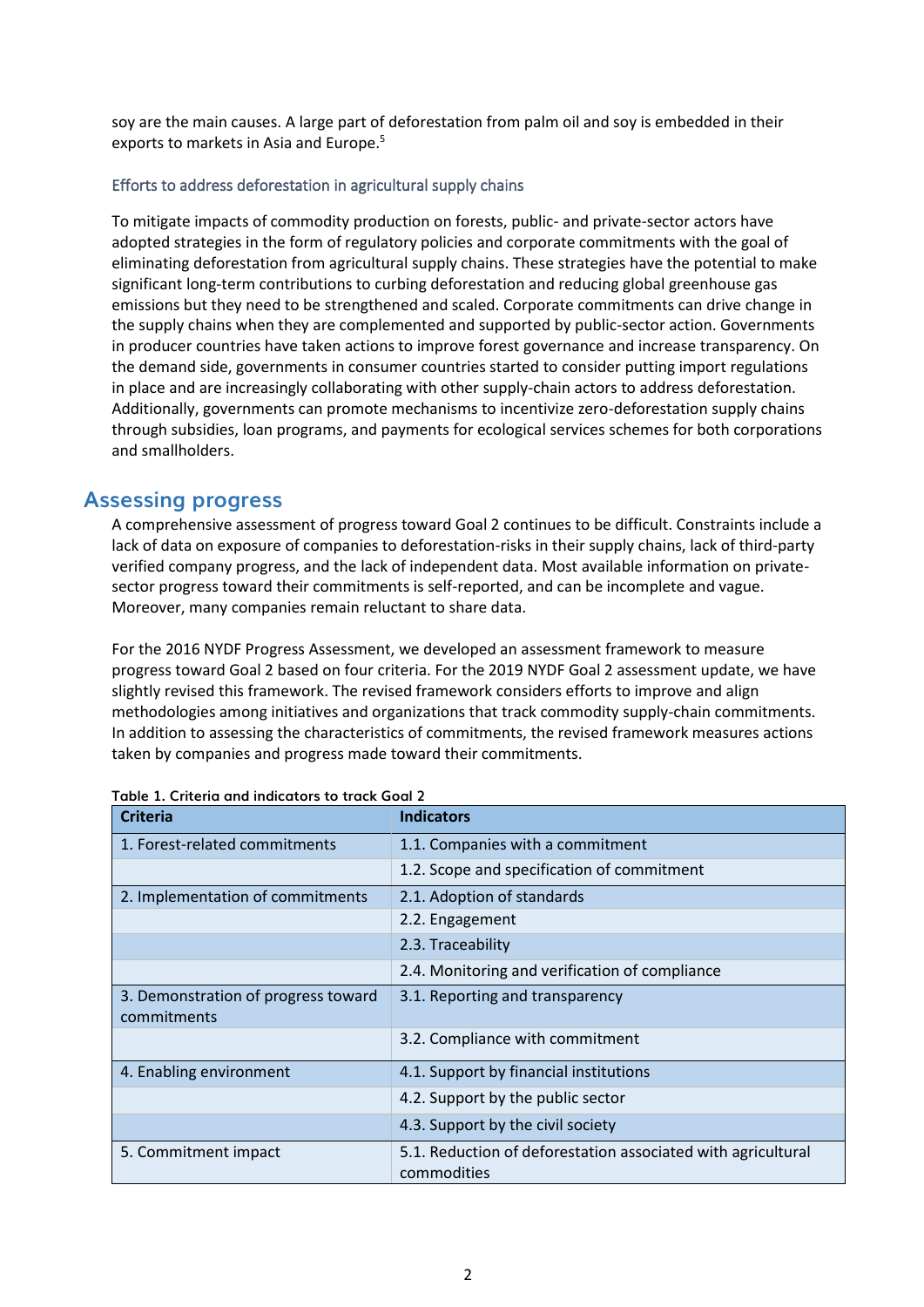# **Findings**

## **Criterion 1: Forest-related commitments**

Very few companies have assumed new commitments since 2016. This may be because the commitments made in the context of the NYDF, the Tropical Forest Alliance 2020, and the Consumer Goods Forum are time bound and linked to 2020, so companies have been reluctant to assume commitments unlikely to be met in the closing timeframe. However, the approaching date does not explain their reluctance to assume new commitments linked to a longer timeframe. Looking at existing commitments, only a small share of companies have a robust and ambitious commitment that sets verifiable, time-bound targets and covers all supply chains, sourcing regions, and suppliers. Across supply chains, companies continue to set more commitments for palm oil than for soy, cattle, timber, and paper.

## Indicator 1.1 Companies with a commitment

This indicator tracks changes in the number of companies with a forest-related commitment and the number of commitments adopted over time.

For this indicator we rely on data from:

- Forest Trends' Supply Change Initiative that tracks deforestation-related commitments of companies in palm oil, soy, cattle, and timber and pulp supply chains
- Global Canopy's Forest 500 that assesses the 350 most influential companies in palm oil, soy, cattle, paper, and timber supply chains
- CDP, a global environmental non-profit with an international disclosure platform, that collects information on behalf of investors, purchasing companies, cities, states, and regions, then reports on companies' deforestation risks and how companies are addressing these risks

According to data from Forest Trends' Supply Change Initiative, there was a small increase in deforestation-related commitments in 2019. As of May 2019, 481 companies assessed have made 850 commitments to address deforestation in their supply chains. Companies have the highest share of these commitments for palm oil and timber and pulp while they continue to lag in making commitments for soy and cattle supply chains despite being exposed to a high risk of deforestation from production of these commodities in Latin America. Based on data from Supply Change, from 866 companies that source one or more of these commodities, only a small number of those exposed to cattle (12 percent) and soy (17 percent) have a commitment, as compared to palm oil (51 percent) and timber and pulp (47 percent).

Data from Global Canopy's Forest 500 indicates a similar trend. Since 2017, the share of companies that had a forest-related commitment for at least one of the commodities they produced or sourced has remained at around 58 percent.

CDP data also shows a stagnation in the number of companies with a commitment. Since 2015, among companies that reported to CDP on their forest policies for palm oil, soy, cattle, and timber, about two thirds have had a commitment to reduce or remove deforestation and/or forest degradation from their direct operations. While the share of commitments for palm oil and timber is higher than for soy and cattle, since 2016 there have been hardly any new commitments for any of the four commodities.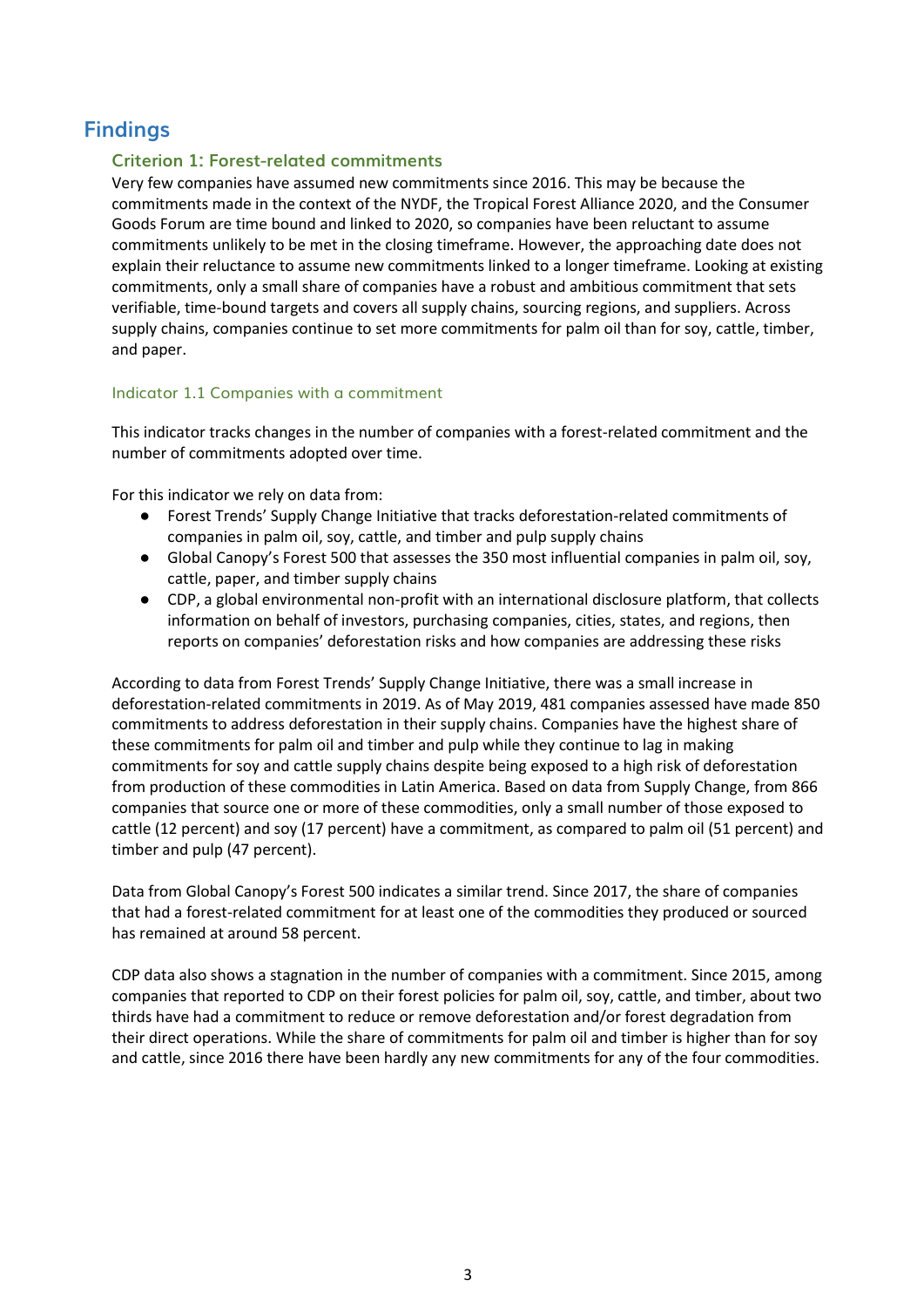

#### Figure 1. Forest-related commitments in different commodity supply chains

Source: Compiled by Climate Focus based on data provided by Forest Trend's Supply Change Initiative.

#### Indicator 1.2: Scope and specification of commitment

This indicator assesses the characteristics of forest-related commitments based on their deforestation reduction goals (e.g. zero and zero net deforestation), their scope (e.g. overarching or commodityspecific), specification of implementation and compliance mechanisms (e.g. certification schemes and traceability systems), and whether they set verifiable actions and time-bound targets.

For this indicator we rely on the following additional data source:

- SPOTT (Sustainability Policy Transparency Toolkit: spott.org) toolkit that assesses producers and traders on the public disclosure of their policies, operations and commitments related to environmental, social, and governance issues, and benchmarks their progress over time
- Trase an open-access online platform that uses publicly available data to map the links between commodities from sub-national places of production via the trading companies to the countries of import

Only 12 percent of companies active in agricultural commodity supply chains assessed by Forest 500 have a zero- or zero-net-deforestation commitment that applies to all the commodities and materials they source. This leaves more than 300 companies without such an overarching commitment. For commitments to be effective, they need to cover all supply chains and sourcing regions of the company, avoiding spillovers of deforestation risks between supply chains of different commodities and between sourcing regions.

Companies set more ambitious deforestation-free targets for palm oil compared to other commodity supply chains. In 2018, among the Forest 500 companies that sourced palm oil, 20 percent had a zerodeforestation commitment (Figure 2). And among 70 palm oil producers and traders assessed on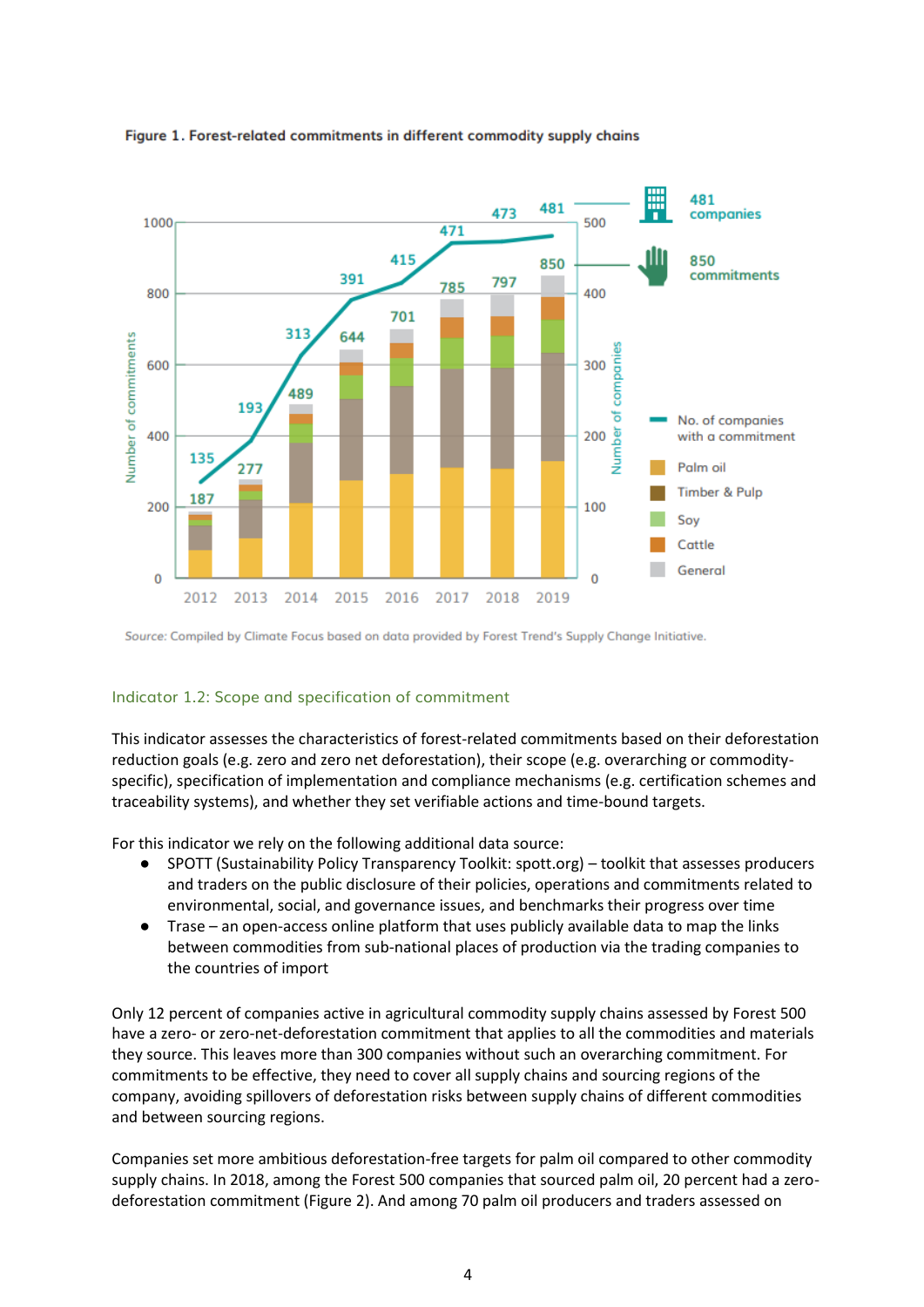SPOTT, two thirds of them have clear zero-deforestation commitments. Comparatively, fewer companies in soy and cattle supply chains have such ambitious commitments. In these supply chains, several companies participate in regional initiatives like the Soy Moratorium and Zero Deforestation Cattle Agreements that apply to specific regions, in this case the Brazilian Amazon.

For commodity-specific commitments, palm oil companies have more robust commitments that cover all operations, regions, and suppliers in the supply chain and include verifiable actions and time-bound targets earlier than 2025 (Figure 2). And according to SPOTT, more than half of palm oil companies with a zero-deforestation commitment extend their commitments to all suppliers. For timber and pulp, less than a third of companies that are assessed on SPOTT have a commitment to zero conversion of natural forest, and half of these extend their commitments beyond their own operations to cover out-grower schemes and independent suppliers.



Figure 2. Company commitments by commodity and content, and share of company commitments that are robust, in percent

Note: Total number of companies with a commitment for each commodity: Palm oil (126), Soy (39), Cattle (20), Timber (36), and Paper (107). Commitments are defined as "robust" if they apply to all regions, all operations, all suppliers, have a current deadline or at least 2025 or earlier, and specify milestones.

Source: Compiled by Climate Focus based on 2019 data provided by Global Canopy's Forest 500 Project.

Data from Trase reveals that the most important commodity traders sourcing soy and beef from Latin America and those sourcing palm oil from Indonesia have made commitments to eliminate deforestation from their supply chains. In the past two years, a significant share of these commodity volumes exported from these regions was covered under a zero-deforestation commitment: 86 percent of palm oil exported from Indonesia in 2018; 60 percent of soy from Argentina and Paraguay in 2018; 60 percent of soy and 67 percent of beef from Brazil in 2017; and 45 percent of beef from Paraguay in 2017.

## **Criterion 2: Implementation of commitments**

There is incremental progress in implementing commitments across the commodity supply chains, but considerable gaps remain. Implementation activities taken by companies include adopting standards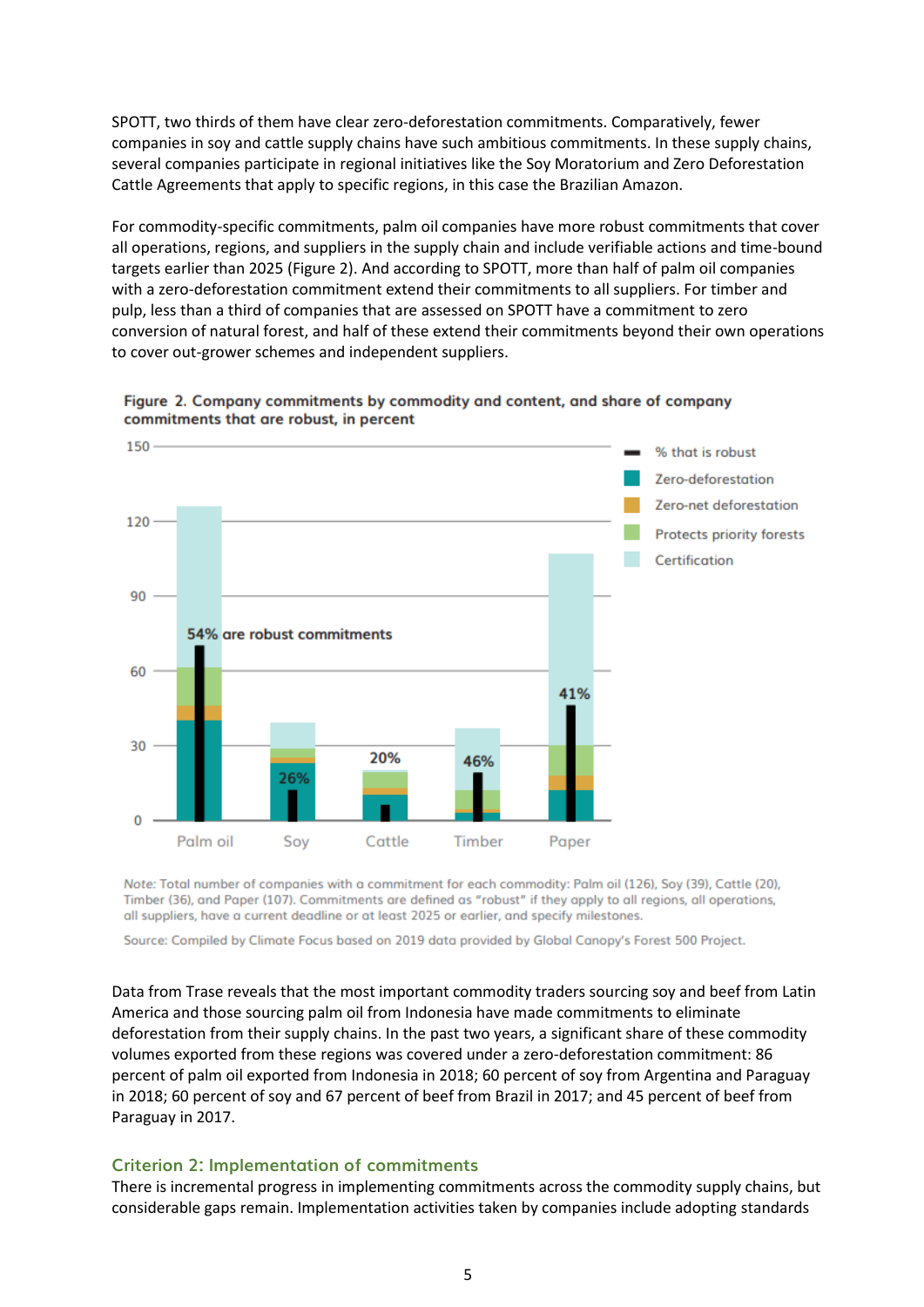to ensure compliance with company commitments, setting up monitoring and verification systems, engaging with non-compliant suppliers, and implementing traceability systems. Depending on the commodity and the region of sourcing, companies also use external mechanisms such as certification programs or sectoral initiatives to implement their commitments. However, available information on these actions is limited and self-reported by companies, which limits scope for scrutiny and independent verification. In assessing this criterion, we use data from CDP, SPOTT, and Forest 500.

#### Indicator 2.1: Adoption of standards

This indicator assesses the use of internal and external standards as commitment implementation mechanisms. Companies adopt internal production and procurement standards that define the requirements and processes for producing and sourcing commodities. Company commitments also mention external incentive-based mechanisms (e.g. certification schemes) and sanction-based standards (e.g. soy moratorium) as approaches to achieving forest-related goals. These standards adopted by companies send market signals to suppliers, company partners and buyers, and consumers, which have an indirect impact on the production on the ground and on the demand from downstream in the supply chain.

#### Adoption of internal production and procurement standards

About 60 to 70 percent of companies with a commitment across the four main forest-risk commodities that reported on their forest policies to CDP in 2018 have adopted some form of internal production and procurement standards to implement their commitments (Figure 3).

#### **Figure 3.**



Share of companies that have adopted production or procurement standards to implement their commitments, in percent

Note: Producers, Processors and Traders with a commitment: cattle products (7), palm oil (17), soy (10), and timber (48). Manufacturers and Retailers with a commitment: cattle products (25), palm oil (57), soy (29), and timber (97).

Source: Compiled by Climate Focus based on 2019 data provided by CDP

#### Adoption of certification schemes

The use of certification is more common in palm oil, timber, and paper supply chains than soy and cattle. Among the Forest 500 companies sourcing palm oil, one third of them had a commitment to only source palm oil certified under a certification scheme that protects natural forests and other high-value landscapes (see Figure 2).6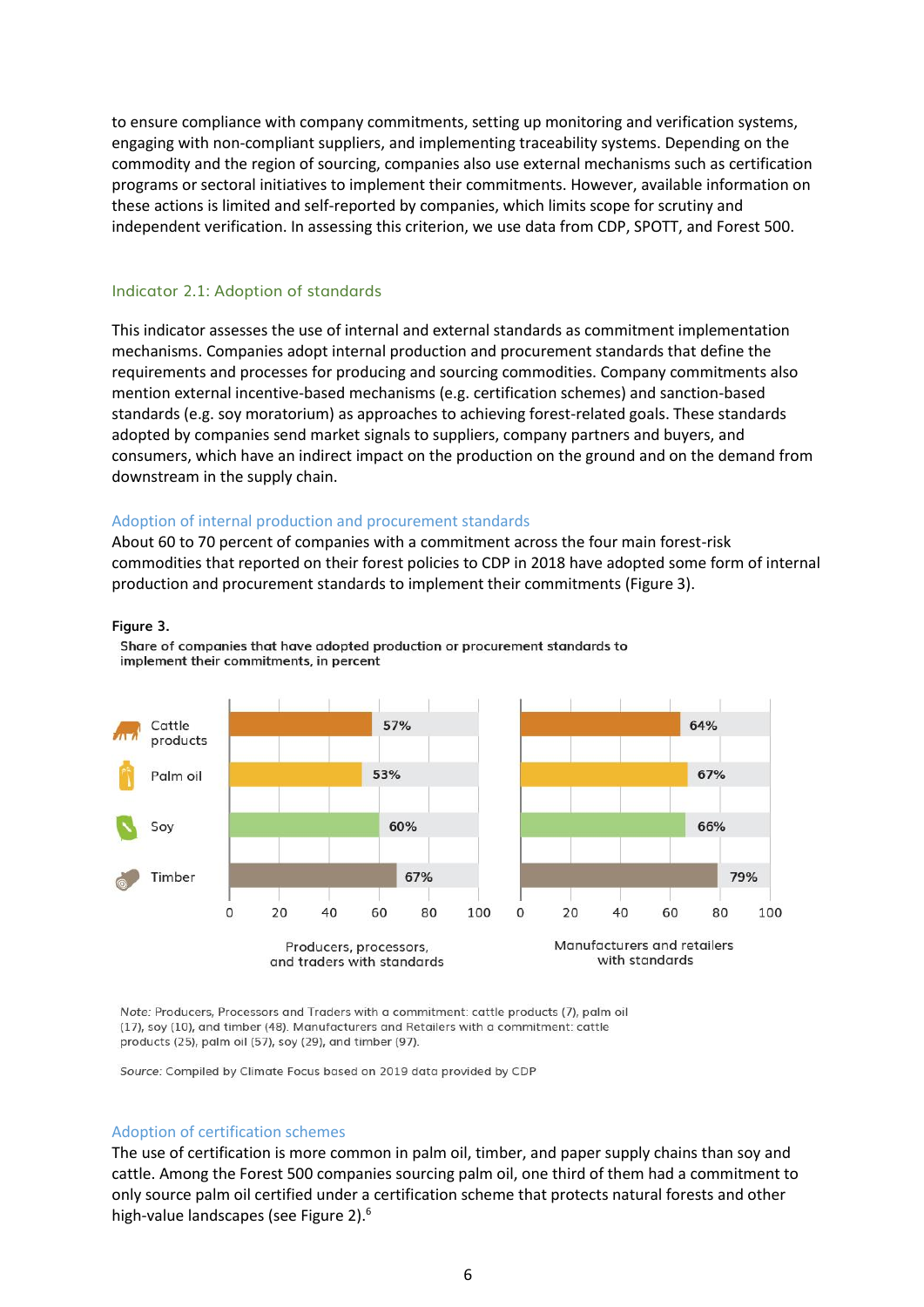In palm oil, Roundtable on Sustainable Palm Oil (RSPO) is the most widely used scheme. As of May 2019, 19 percent of global palm oil production and 3.9 million hectares of palm oil plantations in Southeast Asia and Latin America are RSPO certified.<sup>7</sup> In 2018, RSPO adopted a total ban on deforestation within its standard.<sup>8</sup> RSPO's previous standards prohibited the clearing of primary forests, but they allowed for the cutting of secondary and peat forests with a peat layer less than three meters deep. Although the new criteria in the 2018 standard went into effect immediately, a one-year transition period was given to existing RSPO grower members to implement the new standards.

Many of the largest palm oil producers and traders have adopted the RSPO standard to achieve their zero-deforestation goals. Among companies assessed on SPOTT, about half have achieved RSPO certification of nearly three million hectares. However, few companies have achieved certification of their smallholder suppliers. Smallholders face several financial and technical constraints in implementing certification standards; and for companies to achieve full certification and thereby ensure compliance with their commitments, they need to work with smallholders to help them comply with these standards.<sup>9</sup>

In timber, pulp, and paper supply chains, Forest Stewardship Council (FSC) and Programme for the Endorsement of Forest Certification (PEFC) are the most widely used certification schemes, but only six percent of their certified forests are in forest-risk tropical countries.<sup>10</sup> Among 50 timber and pulp producers assessed by SPOTT, 40 percent of companies with a commitment to zero conversion of natural forest have certified more than 75 percent of their area under the FSC.

In the soy supply chain, while a significant number of companies use certification, the total volume of certified soy in the market is still very small. Among the Forest 500 companies, a third of them with forest-related commitment for soy have adopted the Round Table on Responsible Soy (RTRS) certification standard – the only standard with a zero-deforestation criterion. However, at the global level, volumes of soy certified under RTRS remain less than one percent despite certified soy volumes in the market growing by 28 percent in 2018 compared to the preceding year.<sup>11</sup> Certification is even lower for cattle products as only two cattle companies from the Forest 500 companies use certification standards to implement their commitments.

#### Participation in sectoral initiatives

In soy and cattle supply chains, companies also participate in regional initiatives like the Amazon Soy Moratorium and the Zero Deforestation Cattle Agreements to achieve deforestation-free supply chains. These initiatives provide robust monitoring and verification to implement company commitments. Participants in these agreements account for a significant share of the soy and cattle produced in Brazil. The Amazon Soy Moratorium that effectively banned the sourcing of soy from deforested areas remains one of the most successful strategies to curb deforestation in the Amazon. However, sectoral initiatives have exhibited some weaknesses. For example, while the cattle agreements' original intent was to include both direct and indirect suppliers, until recently, technical limitations only allowed for the verification of direct suppliers (though the industry has moved to begin addressing indirect suppliers through, for example, the Indirect Suppliers Working Group).<sup>12</sup>

#### Indicator 2.2: Traceability

Traceability mechanisms that track a product from its origin to consumption are important tools to monitor deforestation risks and compliance with company commitments by linking suppliers to a specific place. CDP data shows that the majority (81 to 94 percent) of companies with a commitment to eliminate or reduce deforestation from their supply chains had a traceability system in 2018. But how well traceability systems can map the supply chain is not clear. They may include sophisticated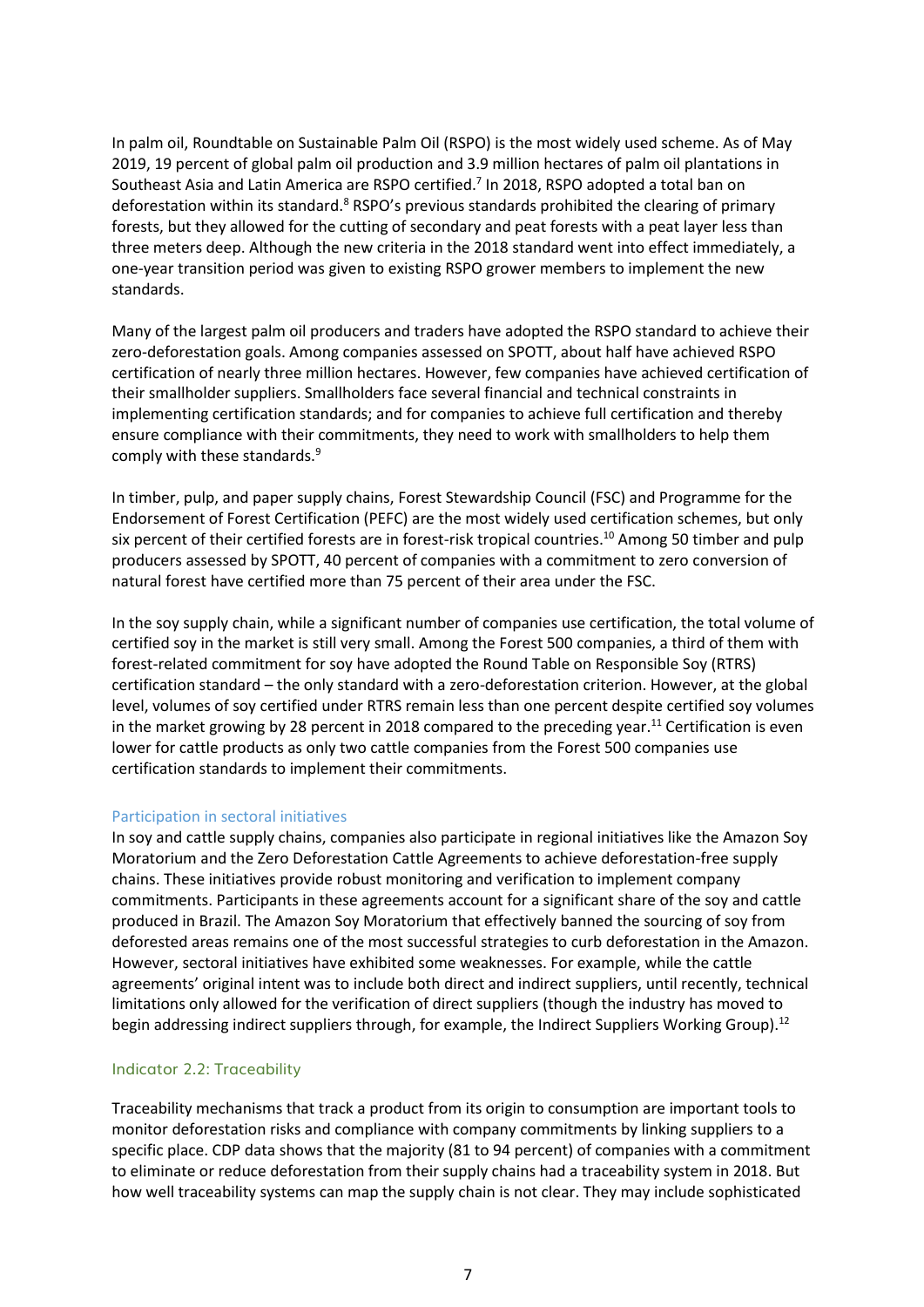geo-spatial mapping systems or may be based entirely on reports by the suppliers downstream in the supply chain, which cannot necessarily guarantee the acquired information is entirely correct.<sup>13</sup>

Traceability is more effective if it covers all suppliers and reaches back to the point of origin of a given product or commodity beyond direct suppliers.<sup>14</sup> While about two thirds of companies with a commitment in cattle, palm oil, soy, and timber supply chains reported having the capacity to trace at least 90 percent of their commodity volumes, fewer companies can trace their products to their point of origin, which does not always extend to indirect suppliers (Figure 4). Depending on the commodity, region of sourcing, and degree of control of upstream suppliers, this may or may not be problematic.







Note: Total: palm oil (58), soy (28), cattle products (22), and timber (101). Point of origin is farm or slaughterhouse for cattle; forest management unit, mill, and plantation for palm oil; farm, mill and plantation for soy; and forest, forest management unit, mill, or plantation for timber.

Source: Compiled by Climate Focus based on 2019 data provided by CDP

#### Indicator 2.3: Monitoring and verification of compliance

Among the Forest 500 companies that have a forest-related commitment, 45 to 60 percent of them monitor and verify compliance of their suppliers against their commitments (Figure 5). The implementation of monitoring and verification is higher among those that have more ambitious commitments like zero or zero net deforestation. Monitoring and verification is essential to assess and demonstrate compliance, performance and progress with respect to supply-chain commitment. The robustness of these systems is not always clear and can significantly vary across supply chains and companies.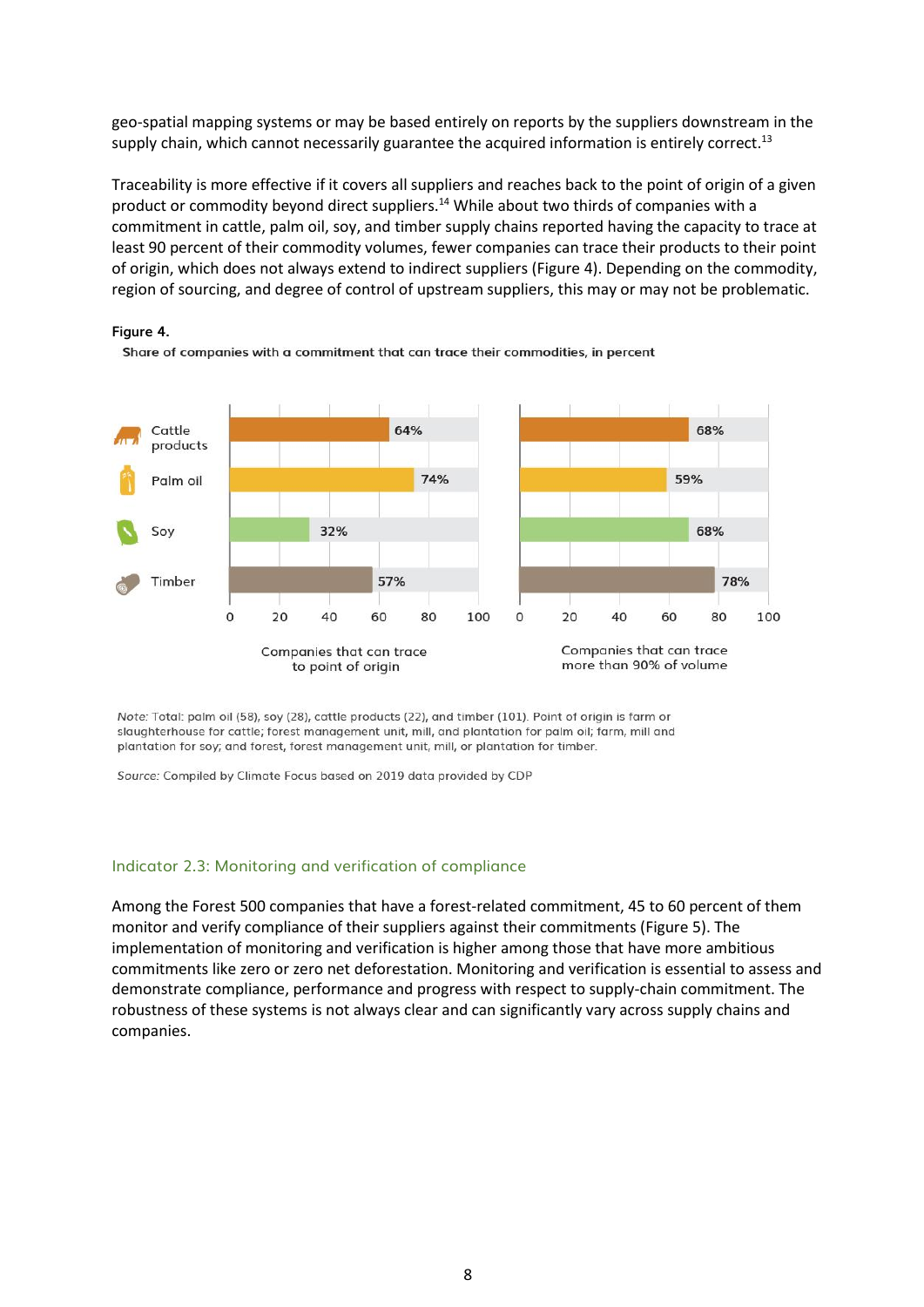



Note: Total companies: Palm oil (126), soy (39), cattle (20), paper (107), and timber (37)

Source: Compiled by Climate Focus based on 2019 data provided by Global Canopy's Forest 500 Project

### Indicator 2.4: Engaging suppliers

This indicator assesses companies' engagement with their suppliers in managing and mitigating deforestation risks in their supply chains, and in working with them to increase compliance with company commitments. Support to suppliers who face constraints in complying with company commitments, especially smallholders who lack adequate technical and financial capacity, is crucial to achieve deforestation-free supply-chain goals.

According to CDP data, most of the companies with a commitment (85-97 percent) across palm oil, soy, cattle, and timber supply chains that reported on their progress in 2018, support their direct suppliers to improve their capacity to produce sustainable commodities.

Among the palm oil producers and traders that SPOTT assessed in 2018, more than half (56 percent) of those with a zero-deforestation commitment had a process to prioritize, assess, and engage their suppliers' compliance with these commitments. For these companies, it is also crucial to work with their smallholders to support best practices to implement their zero-deforestation commitments as almost 40 percent of world's palm oil is produced by smallholders.<sup>15</sup> According to SPOTT, 63 percent of these palm oil producers and traders has a program to support their scheme smallholders and 54 percent of them support their independent smallholders.<sup>16</sup>

However, data from Forest 500, which includes a larger group of companies, indicate that when it comes to non-compliant suppliers, lower levels of engagement is seen by companies. It is particularly low for companies in cattle supply chains, where instead of engaging with non-compliant suppliers, their exclusion from the supply chain is used as a strategy to reduce deforestation-risks. Among these companies, engagement is lower for cattle (20 percent), timber (32 percent), and soy (33 percent) compared to palm oil (53 percent) and paper (43 percent).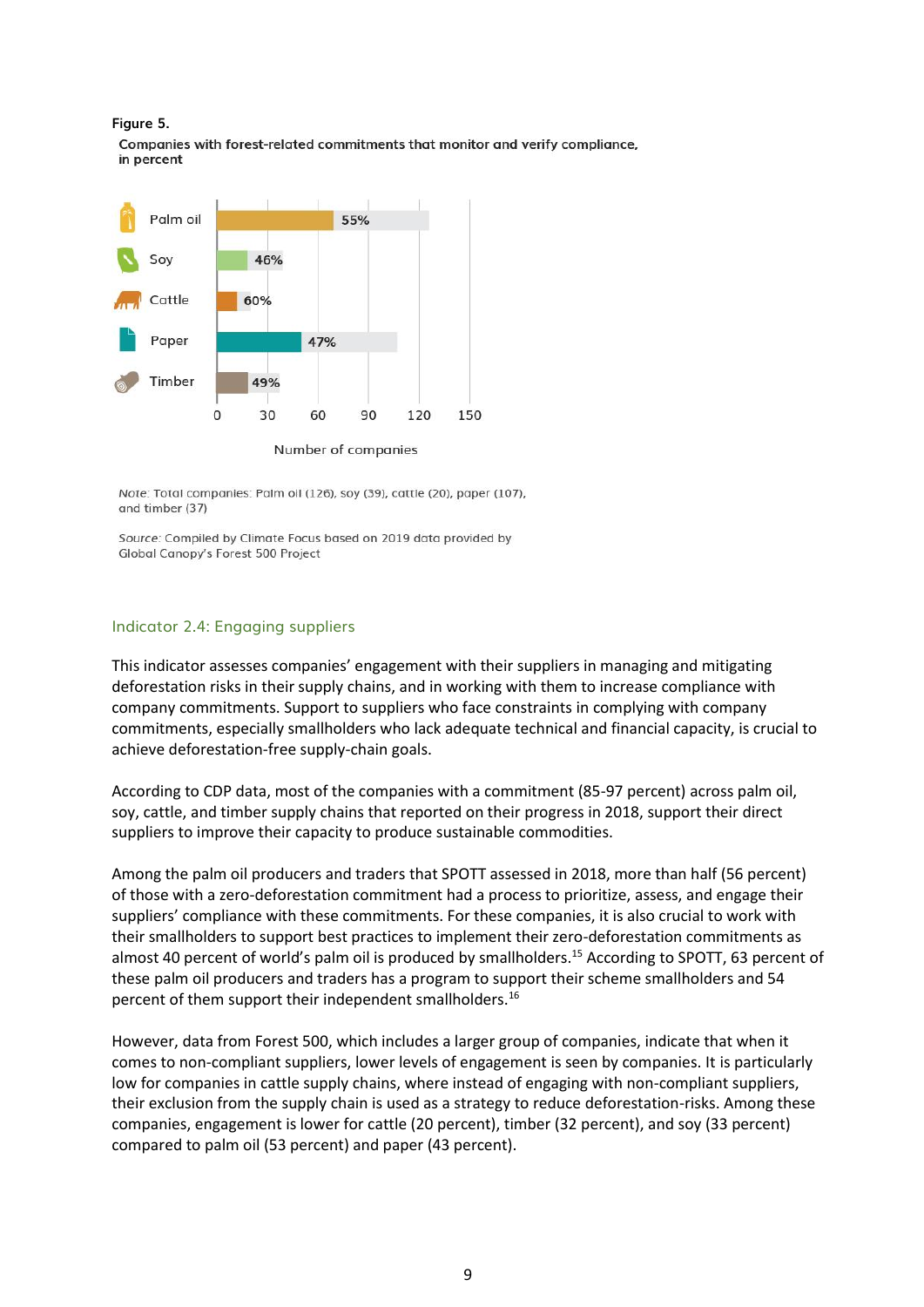# **Criterion 3: Demonstration of progress toward commitments Criterion 4: Enabling environment**

#### Indicator 4.1: Support by financial institutions

Financial institutions such as banks are exposed to deforestation risks through their investment and financing of companies that source deforestation-risk agricultural commodities. According to Forest 500's assessment of the 150 largest financial institutions that finance companies in palm oil, soy, cattle, paper, and timber supply chains, 65 percent of these institutions do not have any commitments for any forest-risk commodities that they finance.<sup>17</sup> Financial institutions still lag in setting clear commitments and financing policies to remove deforestation from their investments and in engaging with the companies they finance to ensure compliance with these investment policies (see NYDF Goal 8 update).

#### Indicator 4.2: Support by public sector

Both producer and consumer governments continue to make pledges to end deforestation driven by agricultural commodities and to improve forest governance at national and local levels in forest-risk regions. They are taking steps to implement these commitments (see NYDF Goal 10 update).

#### Supply-side measures

In the producer countries and regions, a growing number of public- and private-sector actors see initiatives at jurisdictional or landscape level as a holistic approach with the potential to address the systemic challenges that drive deforestation. Such an approach can consolidate various supply chain sustainability efforts to target all parts of the system including governance, supply chains, and communities, as well as to accelerate progress to ensure deforestation-free supply chains.<sup>18</sup> The jurisdictional approach can create market drivers for improved governance as deforestation-free commodities preferentially sourced from jurisdictions that eliminate deforestation would be more attractive to companies that demand sustainability and deforestation-free commodities.

Public- and private-sector support for jurisdictional initiatives in the context of zero-deforestation commitments are gaining momentum. But implementation of this jurisdictional approach is complex and will take time, and there are still uncertainties around the roles of various public- and privatesector actors and the mechanisms for companies to support such initiatives.<sup>19</sup> Below is a summary of some of the jurisdictional initiatives that focus on different regions and supply chains.

[IDH's Verified Sourcing Areas](https://www.idhsustainabletrade.com/verified-sourcing-areas/) (VSA)<sup>20</sup> brings together private, public, and civil society stakeholders to collaboratively develop a compact that identifies sustainability priorities within a specific landscape. The VSA Compact empowers buyers, traders, and others to support a specific jurisdiction in meeting five sustainability goals through direct involvement in the goal-setting and implementation processes: forest and peat protection, good governance, labor, land tenure, and transparency. Buyers are thus able to make better informed supply-chain decisions in line with sustainability commitments by sourcing from those VSAs. Currently, the VSA approach is being piloted in high-deforestation jurisdictions in Brazil and Indonesia.

[Verra's Landscape Sustainable Production Stan](https://verra.org/project/landscape-standard/)dard<sup>21</sup>provides a standardized framework against which to assess sustainability within a specific landscape. Both local and international stakeholders can use the values, goals, and indicators set forth by the Standard to benchmark and compare regional progress toward sustainability goals. The Standard enables local governments and communities to improve their performance to attract finance and support businesses in understanding the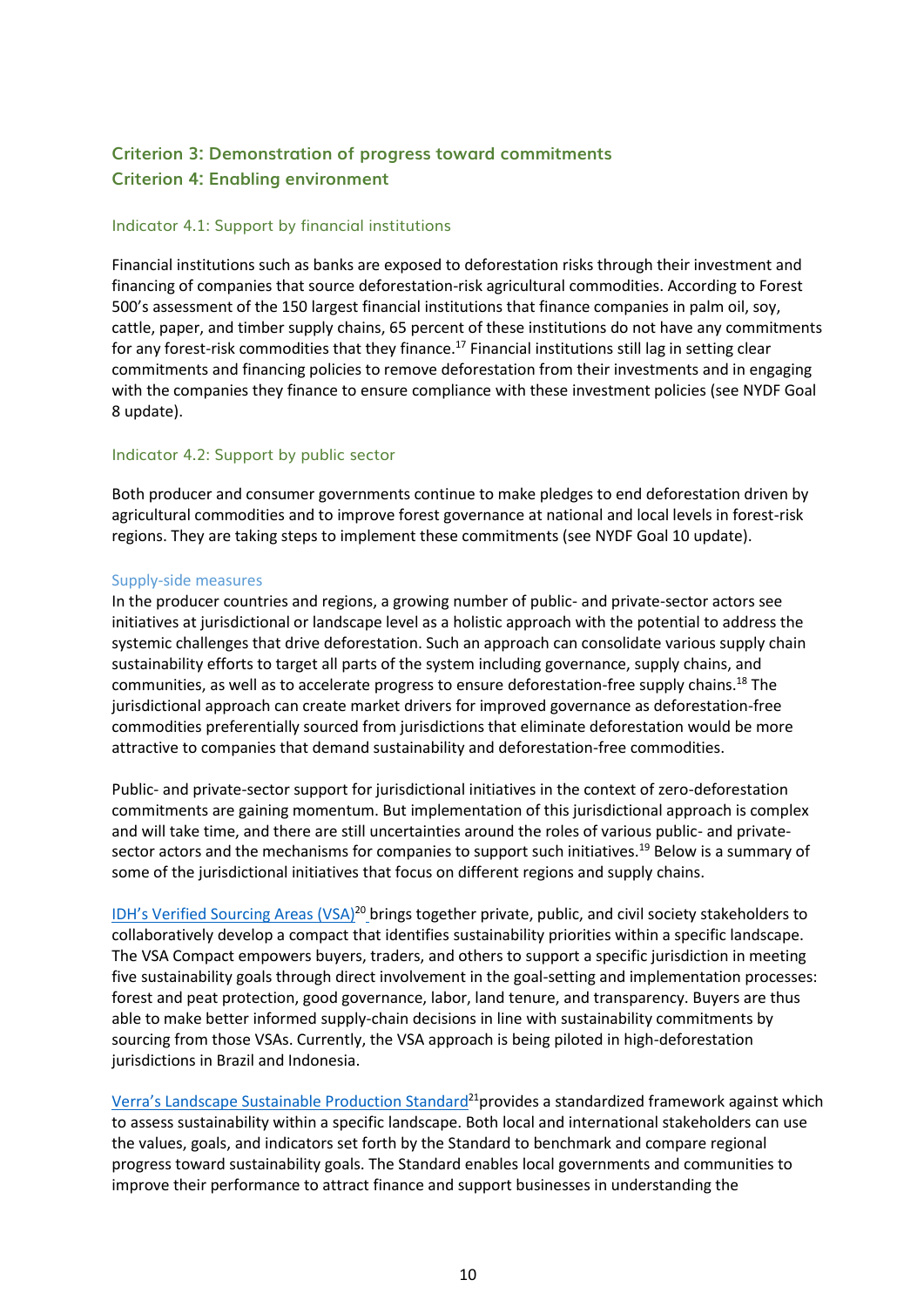sustainability contexts involved with sourcing from a given jurisdiction. The Standard is currently being piloted in Mexico, Guatemala, Costa Rica, Peru, Ghana, Ethiopia, Kenya, and Indonesia.

[The Commodities/Jurisdictions Approach](https://commoditiesjurisdictions.wordpress.com/)<sup>22</sup> was developed by a network of stakeholders from governments, companies, civil society, and international organizations to help Unilever and Marks & Spencer achieve their commitment to reduce deforestation in their supply chains. The Commodities/Jurisdictions Approach empowers global supply chains and producer countries to better assess and select among jurisdictional programs that support forest conservation according to independently-developed criteria. The assessments allow companies to identify prioritized sourcing programs that align with their supply-chain goals, while incentivizing countries to better protect forests and reduce emissions. Currently, two standards have been recognized as meeting the criteria for the Commodities/Jurisdictions Approach: Forest Carbon Partnership Facility's Carbon Fund Methodological Framework and Verra's Jurisdictional and Nested REDD Framework. In 2019, the Commodities/Jurisdictions Approach is piloting the assessment process for individual jurisdictions not included under the Forest Carbon Partnership Facility or the Jurisdictional and Nested REDD Framework.

[Mato Grosso's Produce, Conserve and Include \(PCI\) Approach](http://pcimonitor.org/)<sup>23</sup> is based on a set of indicator targets seeking to promote sustainable low-carbon production, environmental conservation, and social productive inclusion. These targets include reducing deforestation by 95 percent and recovering one million hectares of degraded Permanent Protected Areas by 2030 among other conservation targets. The PCI Monitoring and Evaluating Working Group, formed in 2017, evaluates progress toward these targets in the Mato Grosso region. Since its inception, the Working Group released a definition and baseline of indicators, as well as a 2018 progress report highlighting the 0.3 million hectare increase in area under forest management.

#### Demand-side measures

Governments of major consumer countries of forest-risk commodities are also making pledges and developing strategies to eliminate imported deforestation from these commodity supply chains.

In timber supply chains, demand-side regulatory measures by importing countries that have driven interventions to improve forest governance and curb illegal logging in the deforestation-risk countries have been successfully tested. The Lacey Act in the US and the EU Timber Regulation in Europe put the onus on importers to prove the legality of the timber that enters the US and the EU, respectively (see **Goal 10**). Importing countries in Europe and the State of California in the US have adopted similar strategies for other commodities as well. France has introduced legislation requiring companies to implement due diligence to avoid environmental damage in their supply chains.<sup>24</sup> And California passed the California Deforestation-Free Procurement Act that requires all companies contracting with the state government in the provision of tropical deforestation-risk commodities like cattle, palm oil, soy, paper/pulp, rubber, and timber to demonstrate deforestation-free supply chains.<sup>25</sup>

The Amsterdam Declarations signed by major European countries in 2015 commit signatories to coordinated demand-side efforts to eliminate deforestation from the palm oil and other agricultural supply chains, restating the NYDF's goals. In December 2018, the European Commission published a roadmap on 'Stepping up EU Action against Deforestation and Forest Degradation' which seeks to eliminate deforestation from supply chains through public-private partnerships and public financial support and is expected to be adopted in the second quarter of 2019. While the roadmap is seen as a positive step forward, some consider it insufficient to achieve change; and commentators have called for firm regulatory measures like the approach taken in the timber supply chain to ensure the action plan succeeds.<sup>26</sup>

#### Indicator 4.3: Support by civil society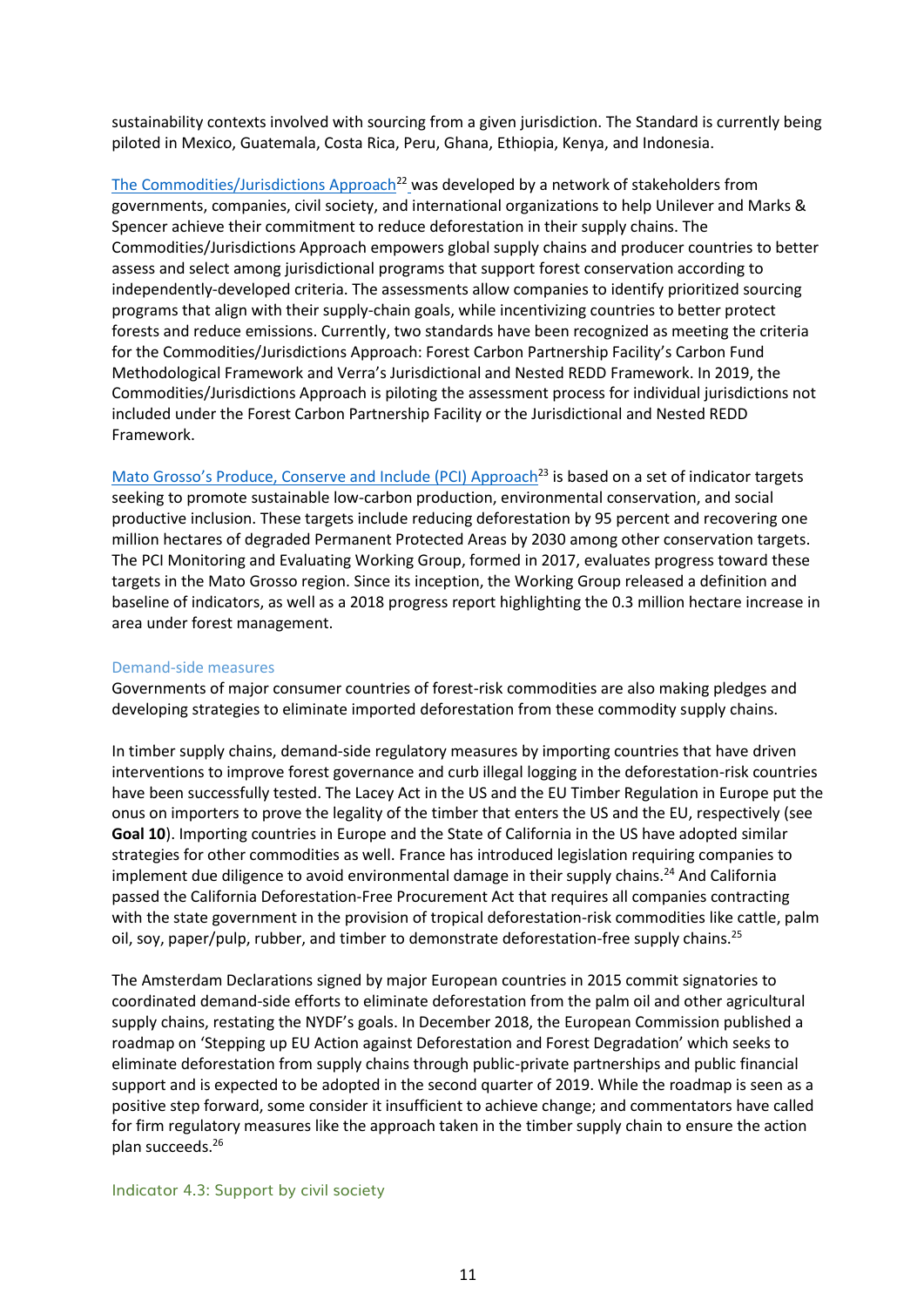Civil society organizations continue to support companies in setting and implementing deforestationfree supply chain commitments, and in monitoring and reporting progress on these commitments. Examples include:

**[The Accountability Framework initiative:](https://accountability-framework.org/about-us/)** The Accountability Framework was developed by environmental and social NGOs in close consultation with companies, governments, and other stakeholders in response to the need for clear and consistent guidance on settting, implementing, and demonstrating progress toward supply-chain commitments. The Framework provides a common set of definitions, norms, and guidance for companies and others working to address deforestation, ecosystem conversion, and human rights violations. Companies can use it to help inform how they establish or refresh their commitments, take actions toward implementation, monitor and report progress, and support broader impacts. The Framework was officially launched in June 2019. To complement the guidance provided to companies by the Framework, together with the Rainforest Alliance on behalf of the Accountability Framework initiative, several organizations that track and assess corporate progress and outcomes around deforestation-free supply chains developed a Common Methodology to improve consistency in the current tracking of corporate efforts to reduce deforestation in agricultural and forestry supply chains.

**[Proforest Soy Toolkit:](https://www.proforest.net/en/programmes/latin-america/soy-toolkit)** The Toolkit was developed to provide a guide for companies and decisionmakers on how to decouple soy production and trading from deforestation. It offers a wide range of existing and emerging solutions that can be implemented at the key stages of the soy supply chain; and includes local tools relevant to their soy sourcing regions or supply chain. The Toolkit provides information on available solutions, thus supporting companies to build their capacity to implement their deforestation-related commitments using these solutions.

**[Supply Chain Solutions Center \(SCSC\):](https://supplychain.edf.org/category/thriving-forests/)** SCSC facilitated by the Environmental Defense Fund, is a digital hub for sustainability resources and best practices around sustainable supply-chain management that aims to support and improve the development of companies' sustainability plans as well as implementation of their sustainability criteria within their supply chains. The 'Thriving Forests' pillar aims to compile relevant resources to assist companies in setting and exceeding ambitious deforestation goals. Companies can access the pool of resources and filter them according to their individual needs to develop, implement and monitor their sustainability criteria.

**[ZSL SPOTT:](https://www.spott.org/about/)** SPOTT is currently expanding to assess and engage more timber and pulp companies, especially producers operating in **FLEGT-partner countries at various stages of Voluntary Partnership** Agreement (VPA) development – specifically Indonesia, Cameroon, Republic of Congo, and Gabon – and traders in China that source timber from Africa. To inform this expansion and increase stakeholders' engagement, SPOTT organized five multi-stakeholder workshops in each of its target geographies in February and March 2019. Additional workshops in these countries will be organized in 2020.

## **Criterion 5: Commitment impact**

There is limited data and information to assess the impacts of deforestation-free supply-chain commitments on forests and deforestation. However, efforts to improve forest monitoring have yielded new tools that can enable measuring deforestation from the production of specific agricultural commodities and help to assess the progress of supply chain efforts to reduce and eliminate deforestation. Recent developments in such tools include:

**[Trase](http://trase.earth/) –** an open-access online platform that connects different data sources to map commodities from subnational places of production via the trading companies to the countries of import. Since its launch in 2016, more forest-risk commodities and countries have been added to Trase. It shows the links between consumer countries, trading companies and deforestation risks in sub-national regions of production of soy in Brazil, Paraguay and Argentina; cattle in Brazil and Paraguay, Indonesian palm oil;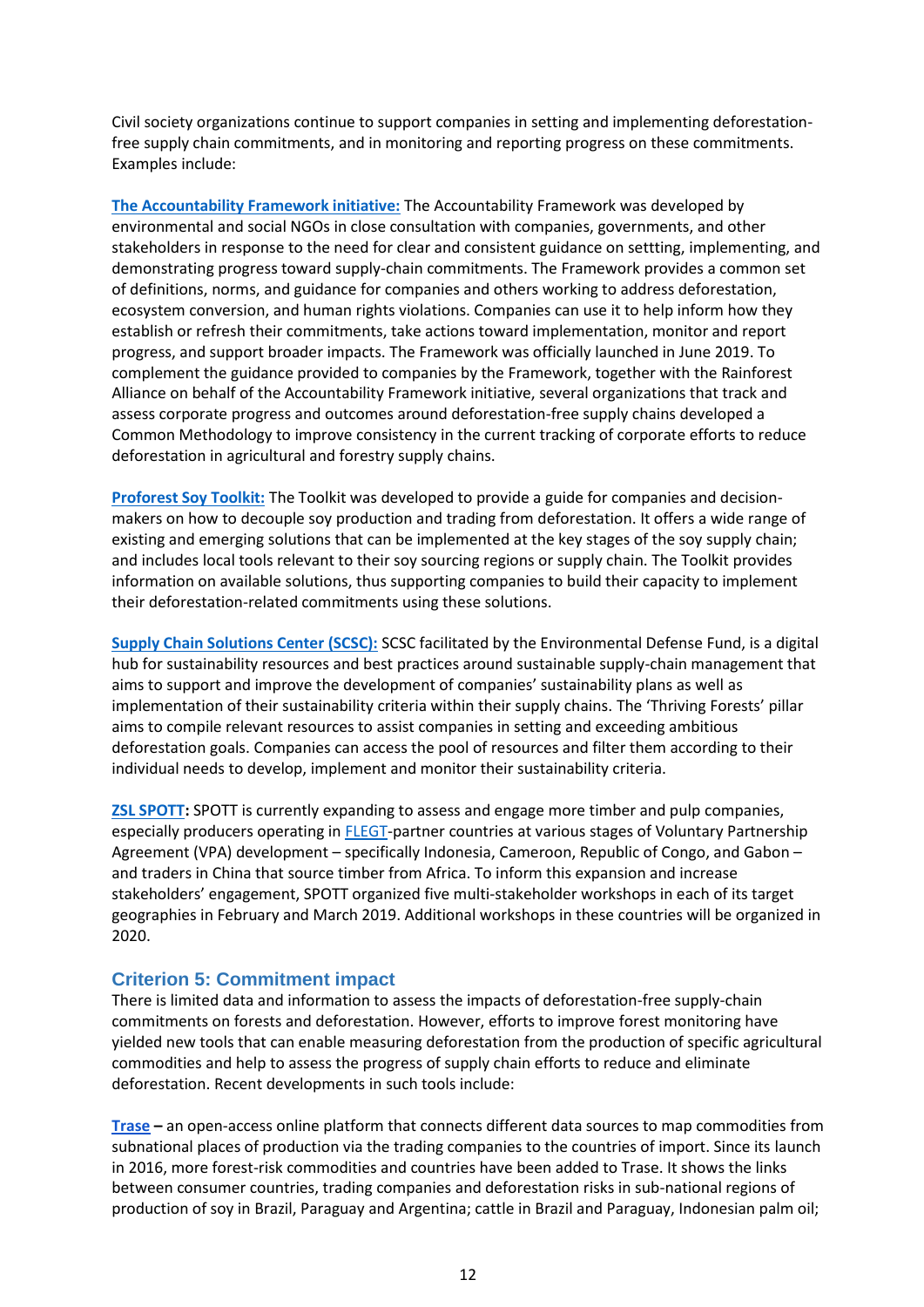and Colombian coffee. In addition, Trase has mapped national trade flows for Bolivian soy, Ecuadorian shrimp, Paraguayan corn, Peruvian coffee, shrimp, and cocoa, and Brazilian chicken, cocoa, coffee, corn, cotton, palm oil, wood pulp, and sugarcane from the port of export to the importing country via the trading companies. New dashboards and improved profiles make it easier to explore the data on Trase, allowing users to identify and compare risks for specific companies, countries and regions of production, and see changes over time.

**[Global Forest Watch \(GFW\) Pro](https://pro.globalforestwatch.org/)** – an online management application for companies and financial institutions designed to support them in managing deforestation risks in their portfolio. Using GFW Pro, they will be able to plot the location of thousands of farms, production facilities, or municipalities; save location data securely; access a dashboard of alerts to track environmental risks occurring in these areas, such as tree cover loss, fires, and more; spot trends in risky areas; and monitor progress over time. Though the information will likely remain proprietary, it should inform decision-making and mitigate or eliminate reputational and operational risks for organizations working to eliminate deforestation from commodity supply chains.

**[Agrodeal](https://agroideal.org/en/)** – a free online, territorial intelligence system developed by a joint initiative of companies, NGOs, banks, and research institutions. The online system supports decision-making and territorial assessment of socio-environmental risks associated with investments in the soy and beef sectors. It allows access to structured spatial information, at city and sub-city scale, and generates reports, maps, graphs, and spreadsheets that help in the land use planning of soybean and cattle production. It covers the soybean beef supply chains in Brazil. In the future, the platform aims to include important information for the soy sector in the Chaco biome, in Argentina, and for the cattle sector in the Paraguayan Chaco.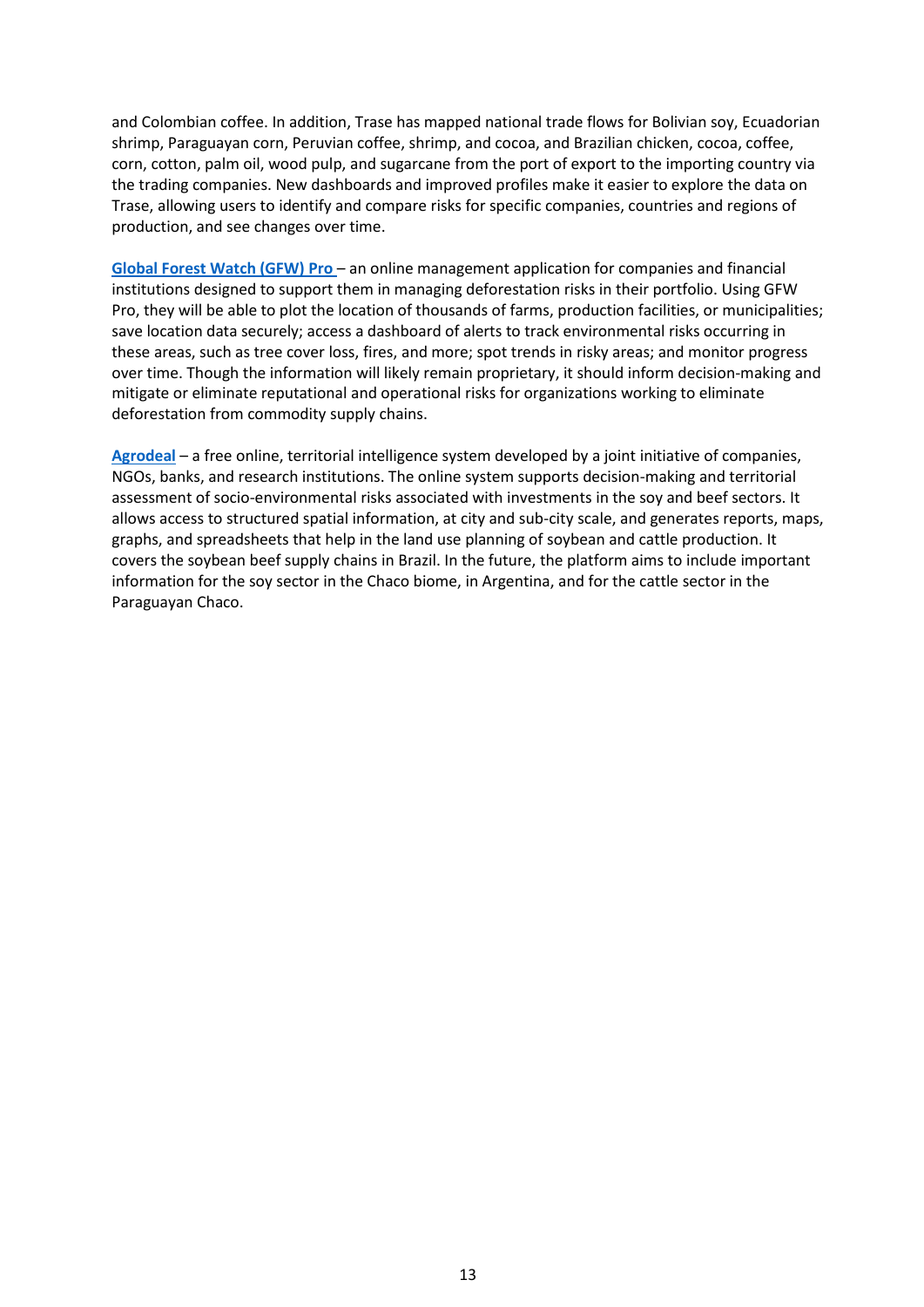# **Endnotes**

- <sup>1</sup> Curtis, P. G., Slay, C. M., Harris, N. L., Tyukavina, A., & Hansen, M. C. (2018). Classifying drivers of global forest loss. *Science*, *361*, 1108–11.
- <sup>2</sup> This includes long-term, permanent conversion of forest and shrubland to a non-forest land use such as agriculture (including oil palm), mining, or energy infrastructure.
- $3$  The combined area of Sweden (450,295), the United Kingdom (242,495) and Belgium (30,528) is 723,318
- square kilometers and total deforestation from commodities between 2001-15 was 720,000 square kilometers. <sup>4</sup> Curtis, P.G., et al. (2018).
- <sup>5</sup> Trase data (2019).
- $6$  Under the Forest 500 Methodology, these include intact forest landscapes, high conservation value areas, primary forests, tropical natural forests, or similar.

<sup>7</sup> Roundtable on Sustainable Palm Oil (RSPO). *Impacts*[. https://rspo.org/impacts.](https://rspo.org/impacts)

<sup>8</sup> Nature Economy and People Connected (NEPCon). (2018, December 1). No Deforestation Standard in the New RSPO P&C 2018, *Newsroom* (blog). [https://www.nepcon.org/newsroom/no-deforestation-standard-new-rspo](https://www.nepcon.org/newsroom/no-deforestation-standard-new-rspo-pc-2018)[pc-2018.](https://www.nepcon.org/newsroom/no-deforestation-standard-new-rspo-pc-2018)

<sup>9</sup> Dodson, A., Guindon, M., and Lam, J. (2019, February). *Smallholders: Key to Building Sustainable Supply Chains. Disclosure and Support by Palm Oil Companies Assessed on SPOTT*. London: Zoological Society of London. [https://www.spott.org/news/smallholders-key-to-building-sustainable-supply-chains.](https://www.spott.org/news/smallholders-key-to-building-sustainable-supply-chains)

<sup>10</sup> Own calculation based on figures reported by FSC and PEFC in 2018 and 2019.

<sup>11</sup> Round Table on Responsible Soy (RTRS). (n.d.) *RTRS Annual Summary 2018*.

<sup>12</sup> Klingler, M., Richards, P.D., & Ossner, R. (2018). Cattle Vaccination Records Question the Impact of Recent Zero-Deforestation Agreements in the Amazon. *Regional Environmental Change 18*(1), 33–46. [https://doi.org/10.1007/s10113-017-1234-1.](https://doi.org/10.1007/s10113-017-1234-1)

<sup>13</sup> Jopke, P. & Schoneveld, G.C. (2018). *Corporate Commitments to Zero Deforestation: An Evaluation of Externality Problems and Implementation Gaps.* Center for International Forestry Research (CIFOR). [https://doi.org/10.17528/cifor/006827.](https://doi.org/10.17528/cifor/006827)

<sup>14</sup> Garrett, R.D., et al. (2019). Criteria for effective zero-deforestation commitments. *Global Environmental Change,* 54, 135–47. [https://doi.org/10.1016/j.gloenvcha.2018.11.003.](https://doi.org/10.1016/j.gloenvcha.2018.11.003)

<sup>15</sup> Jopke, P. & Schoneveld, G.C. (2018). *Corporate Commitments to Zero Deforestation: An Evaluation of Externality Problems and Implementation Gaps*, Center for International Forestry Research (CIFOR). [https://doi.org/10.17528/cifor/006827.](https://doi.org/10.17528/cifor/006827)

<sup>16</sup> Schemed or associated smallholders are structurally bound by contract, a credit agreement, or planning to a mill. They do not choose which crop they grow, are supervised in their planting and crop management techniques, and are often organized, supervised or directly managed by the managers of the mill, estate, or scheme to which they are structurally linked. Independent smallholders are self-financed, managed, and equipped and are not bound to any one mill. They may deal directly with local mill operators of their choice or process their own palm oil using personal or community manual palm oil presses (more common in Africa).

<sup>17</sup> Rogerson, S. (2019). Forest 500 Annual Report 2018 - the Countdown to 2020, Annual (Global Canopy). <sup>18</sup> Tavlor R., & Streck, C. (2018, June). The Elusive Impact of the Deforestation-Free Supply Chain Movement, Ending Tropical Deforestation: A Stock-Take of Progress and Challenges (World Resources Institute).

<sup>19</sup> Buchanan, J., et al. (2019). Jurisdictional Approach to Sustainability Commitments in Palm Oil and Soy Supply Chains Summary (Conservation International).

<sup>20</sup> IDH. The sustainable trade initiative, Verified Sourcing Areas (VSAs).

[https://www.idhsustainabletrade.com/verified sourcing-areas/.](https://www.idhsustainabletrade.com/verified%20sourcing-areas/)

<sup>21</sup> Verra. Landscape Standard. [https://verra.org/project/landscape-standard/.](https://verra.org/project/landscape-standard/)

<sup>22</sup> The Commodities/Jurisdiction Approach. [https://commoditiesjurisdictions.wordpress.com/.](https://commoditiesjurisdictions.wordpress.com/)

<sup>23</sup> PCI Monitor. Produce Conserve Include. [http://pcimonitor.org/.](http://pcimonitor.org/)

<sup>24</sup> Ending deforestation caused by importing unsustainable products.(2018, November 14). *Gouvernement.fr.* [https://www.gouvernement.fr/en/ending-deforestation-caused-by-importing-unsustainable-products.](https://www.gouvernement.fr/en/ending-deforestation-caused-by-importing-unsustainable-products)